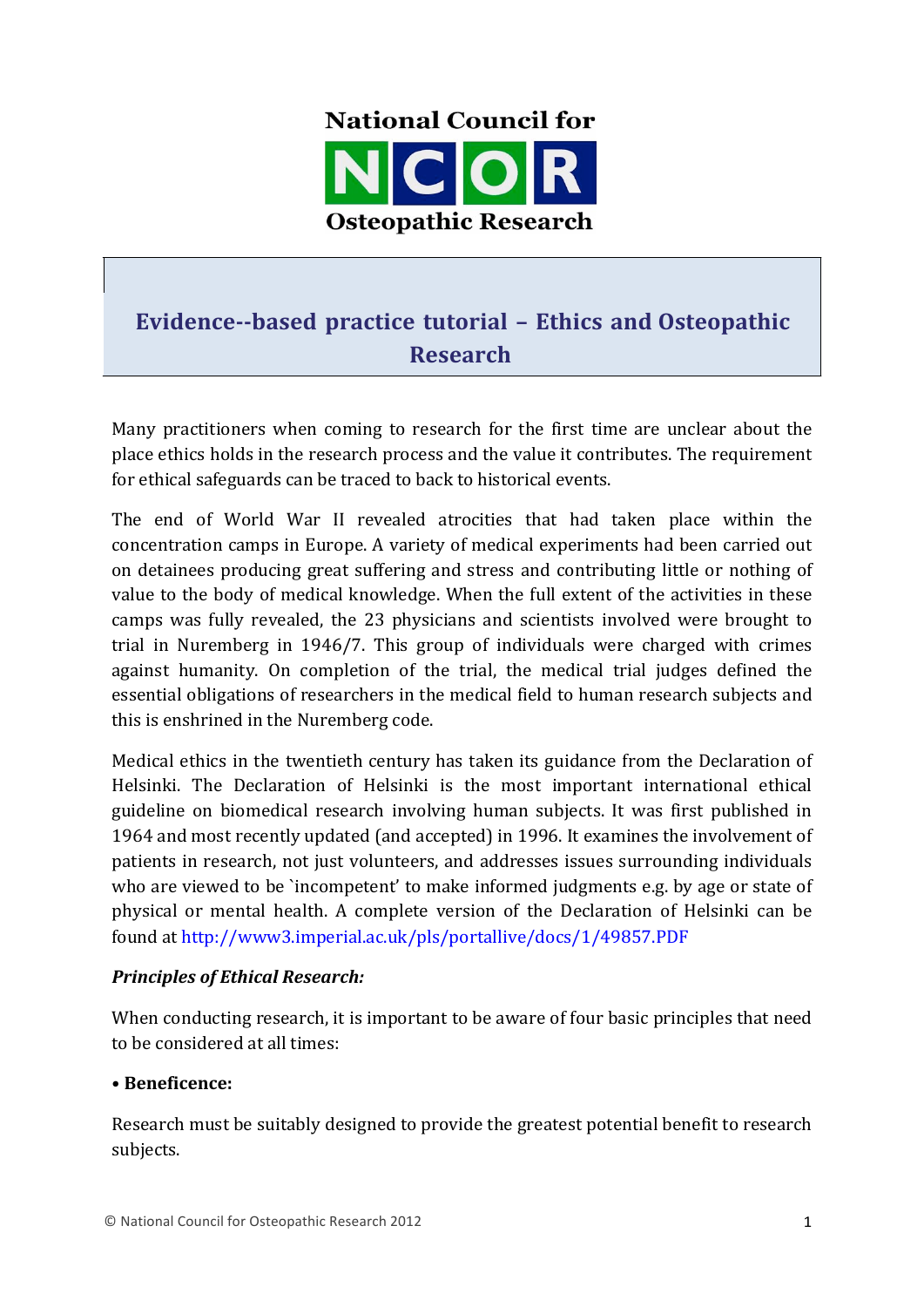#### • **Non- -maleficence:**

Research must be appropriately designed to ensure that the risk of harm to a research subject is minimised.

# • **Autonomy:**

Research subjects must be able to freely choose to become involved in a research study. Undue pressure or other coercive activities are never acceptable. The use of inducements for participation in research, whether among patients or fellow professionals, must be at the discretion of each individual osteopathic educational institution. However, this aspect of policy and practice should be clear at the beginning of a research project.

## • **Justice:**

Justice can be described in terms of fairness. In research this can be compared to fairness in terms of the potential risks weighted against the potential benefits of an intervention and fairness of access to the resulting proposed benefits of such an intervention for example.

## *Conducting Ethical Research:*

The Department of Health, the largest organisation concerned with UK health care, requires that all research involving patients, service users, care professionals or volunteers (or their organs, tissue or data) is reviewed independently to ensure it meets ethical standards. The osteopathic profession needs to conduct research with an awareness of similar standards of practice.

# *Informed Consent:*

Informed consent is at the heart of all ethical research. All studies must have appropriate arrangements for obtaining patients'/subjects' consent and the ethics review process must pay particular attention to those arrangements.

# **Summary of Information Required for Informed Consent:**

In order for research participants to give informed consent, they must be aware of, and have sufficient time to consider, the following explanations summarised here:

- The purpose of the research.
- The procedures (what would happen to potential participants should they agree to take part and what would happen should they decline to take part).
- The risks (physical, psychological, social or other).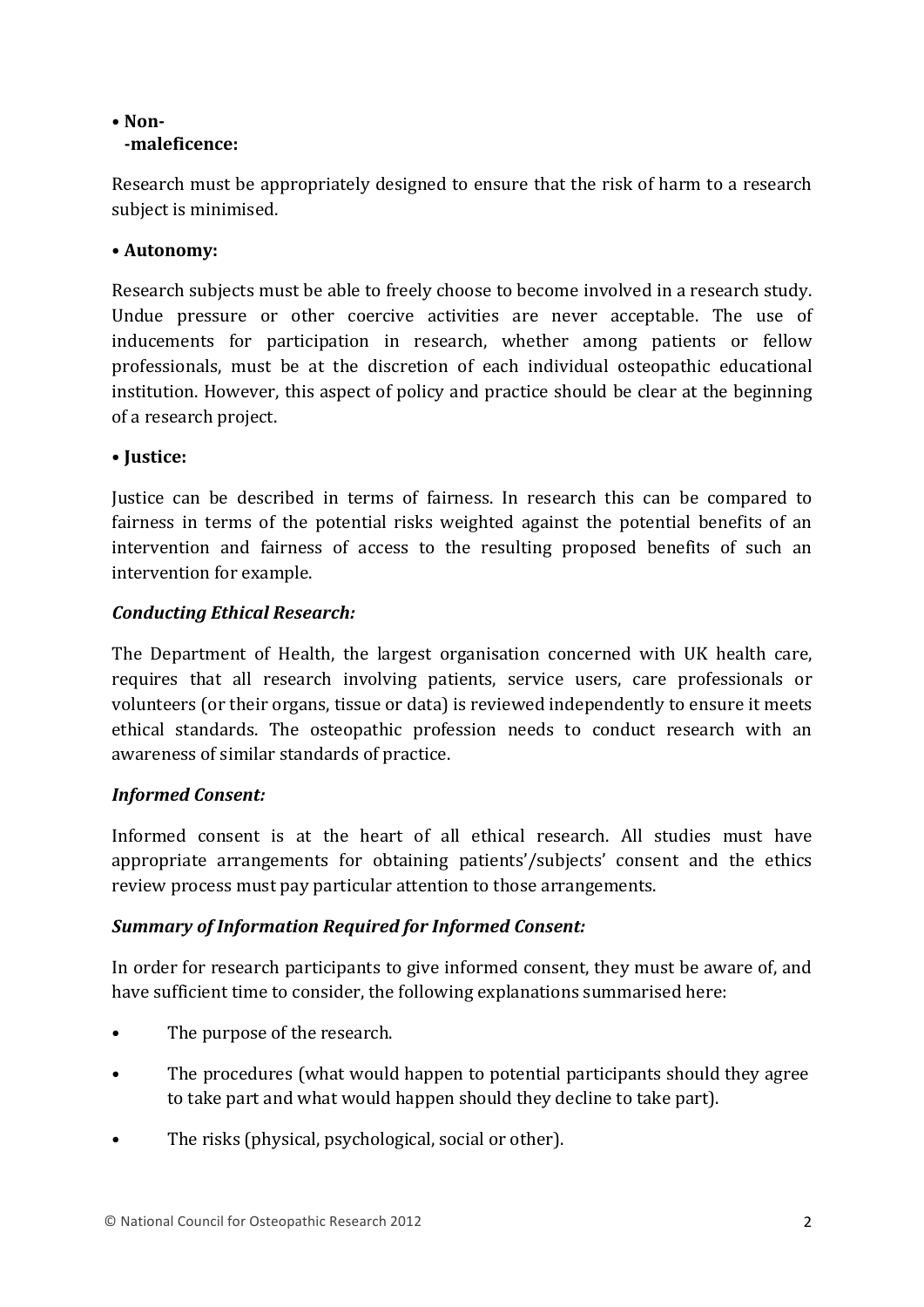- The potential benefits (or absence of them) to the individual, to others or to society.
- A statement that individuals may decline to participate without any detrimental effect on their situation (for example, care, treatment, education).
- A statement that, should they agree to participate, they may withdraw freely at any time without giving a reason and without any consent given and to require that her/his own data be destroyed.
- The information that, in some circumstances, it may not be possible to identify data as having come from an individual (for example, data from focus groups) and, therefore, that it may not be possible to destroy such data.
- The arrangements to be made for the secure storage and eventual disposal of the study data may be retained on the hard disc of a computer even after they have been deleted.
- An assurance of anonymity and/or confidentiality, including any limits to confidentiality.
- Contact details of the principal researcher(s).
- Contact details of any research ethics committee that has reviewed and approved the research.
- Advice of potential participants' right to report any procedures that seem to compromise their welfare and details of the appropriate authority to which such concerns may be reported.

Further information can be found at: www.dh.gov.uk/assetRoot/04/01/91/86/04019186.pdf

## *Research Ethics Structures in the United Kingdom*

A researcher wishing to conduct research in the United Kingdom is required to obtain an ethical opinion, particularly if the research is intended for publication. The organisation that deals with this process in the United Kingdom is the Central Office for Research Ethics Committees (COREC). When examining a particular area of practice it is important first of all to decide whether that examination of practice should correctly be described as research, audit or evaluation.

## *Defining Research, Audit and Evaluation.*

**Research** is concerned with many things including the creation of new knowledge; investigating whether new treatments work and if certain interventions are more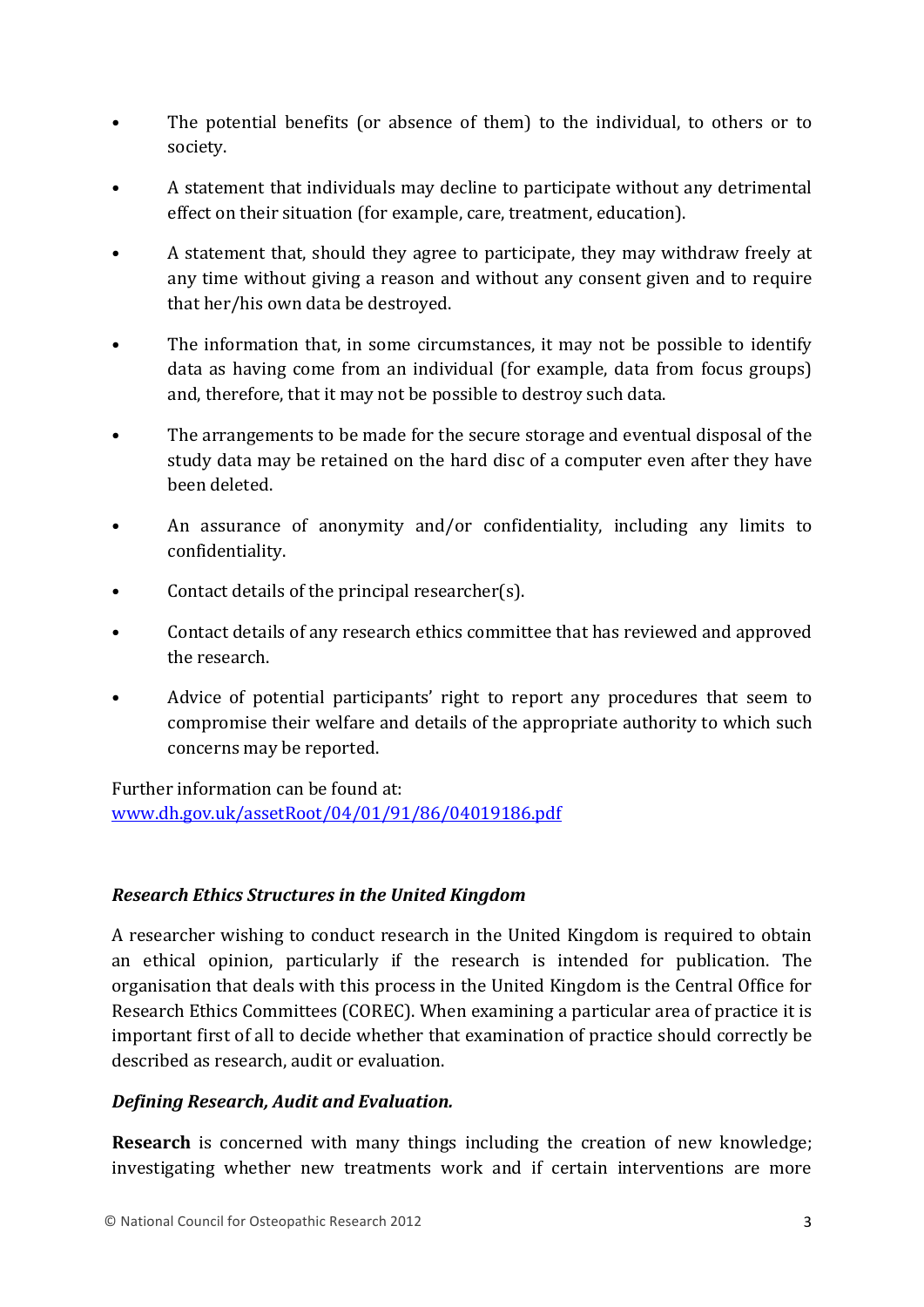effective than others. Research forms the basis of nationally agreed professional clinical guidelines and standards – it determines what best practice is.

*Audit* of practice is a means of obtaining a profile of patient throughput, characteristics or outcomes. It can also be a means to discover if we are following professional guidelines. Are we following best practice as agreed by the wider healthcare arena?

## *Similarities between audit and research:*

- Audit and research involve answering a specific question regarding the quality and appropriateness of treatment(s) for patients.
- Audit and research can be carried out either on patients to be recruited in the future (prospectively) or patients who have already experienced treatment (retrospectively).
- Audit and research involve careful sampling, questionnaire design and analysis f findings.
- Both activities should be professionally led.

**Evaluation** is frequently commissioned. It assesses the effectiveness of practice(s) within a particular health care setting. Evaluation reports are written so that action can be taken in the same setting, and such reports are intended to influence the work of the evaluator and/or their team. Evaluation tends to inform practice development and may also be discussed with a wider audience.

A decision making flowchart to assess whether you are undertaking research or audit is shown below:

# *Decision Making Flowchart to assess whether Research or Audit is being carried out.*

| <b>Research</b>                                         | <b>Audit</b>                                                                           |
|---------------------------------------------------------|----------------------------------------------------------------------------------------|
| May involve experiments based on<br>a<br>hypothesis.    | Never involves experiments and involves<br>measuring against pre---existing standards. |
| It is a systematic investigation.                       | It is a systematic review of practice.                                                 |
| It may involve random allocation.                       | It never involves random allocation.                                                   |
| be extra disturbance<br>There<br>to<br>may<br>patients. | There is little disturbance to patients.                                               |
| It could be a new treatment.                            | never involves a completely<br>It.<br>new                                              |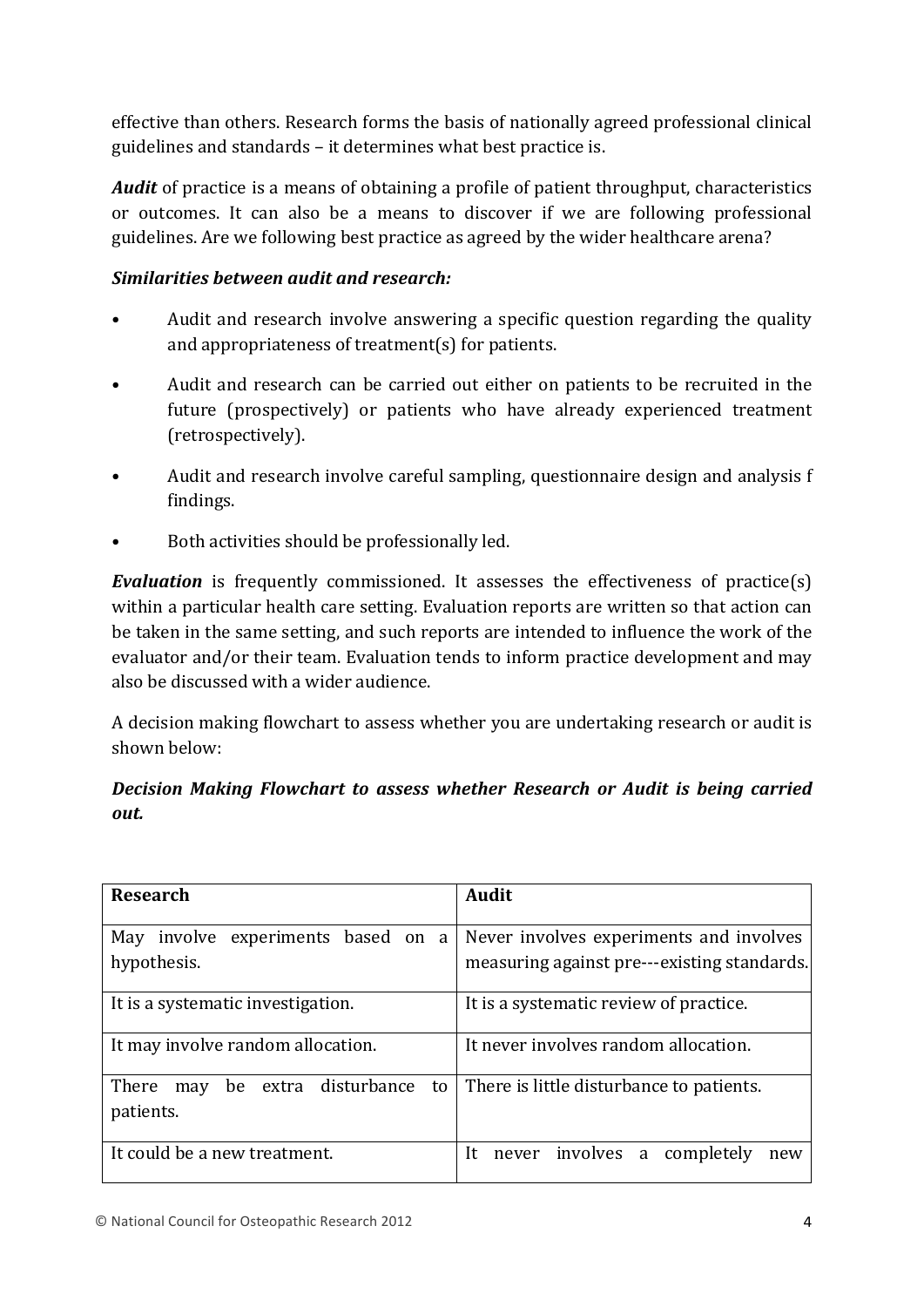|                                                                                                                                                                                                  | treatment.                                                                                                                                                                                |
|--------------------------------------------------------------------------------------------------------------------------------------------------------------------------------------------------|-------------------------------------------------------------------------------------------------------------------------------------------------------------------------------------------|
| about<br>knowledge<br>Creates<br>new<br>effectiveness of treatment approaches.                                                                                                                   | Answers the question "are we following<br>best practice?"                                                                                                                                 |
| May involve experiments on patients.                                                                                                                                                             | Patients continue to experience their<br>normal treatment management.                                                                                                                     |
| It is usually a lengthy process and involves<br>large numbers of patients.                                                                                                                       | It is usually carried out involving a small<br>number of patients and within a short<br>time span.                                                                                        |
| It is based on a scientifically valid sample<br>size (except in the case of some pilot<br>studies).                                                                                              | It is more likely to be conducted on a<br>pragmatically based sample size.                                                                                                                |
| Extensive statistical analysis of data is<br>routine. Data analysis can take a number<br>depending on<br>whether<br>forms<br>of<br>qualitative or quantitative research has<br>been carried out. | Some statistics may be useful.                                                                                                                                                            |
| Results can be generalisable and hence<br>publishable. Quantitative research tends<br>to be more easily generalisable than<br>qualitative work.                                                  | Results are only relevant within local<br>practice settings (although the<br>audit<br>process may be of interest to a wider<br>audience<br>and<br>hence<br>audits<br>are<br>publishable). |
| Responsibility to act on findings is unclear                                                                                                                                                     | Responsibility to act on findings rests<br>with individual osteopaths.                                                                                                                    |
| Findings influence the activities of clinical<br>practice as a whole.                                                                                                                            | influence<br>Findings<br>activities<br>of<br>practitioners within a practice.                                                                                                             |
| Always requires ethical approval.                                                                                                                                                                | Does not require ethical approval.                                                                                                                                                        |
| Research can identify areas for audit.                                                                                                                                                           | Audit can be a precursor to clinical<br>research by pinpointing where research<br>evidence is lacking.                                                                                    |

## **Insurance and Research:**

An element of risk may be involved for subjects participating in research. The extent of this anticipated risk must be made clear to the subjects and the relevant research ethics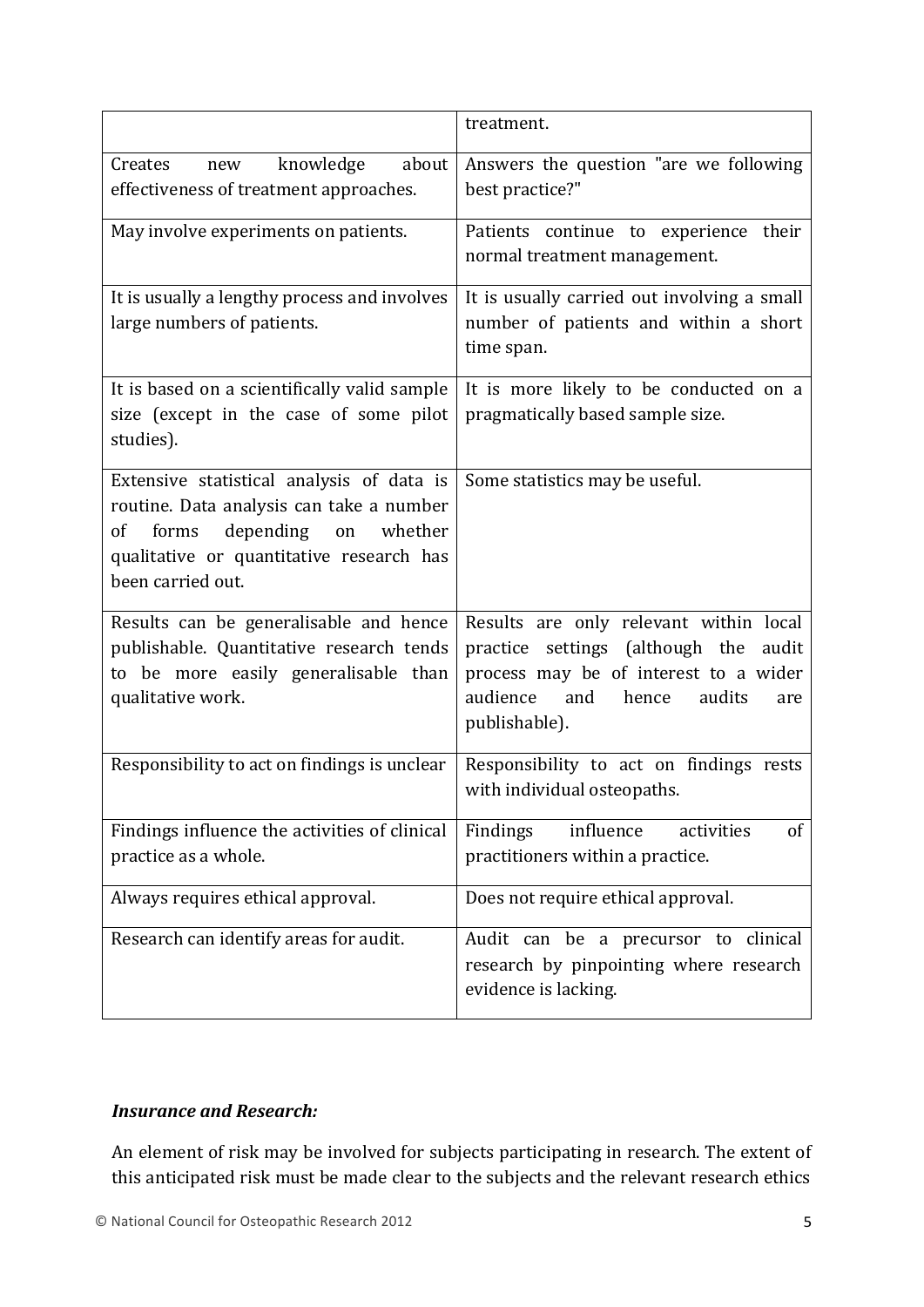committee. Insurance requirements to cover research should be clear; arrangements for dealing with adverse events and compensation in the event of non--- negligent harm must also be clearly explained to participants. As a practising osteopath, it is a courtesy to write to your insurer enclosing a copy of your protocol and details of how an ethical opinion has been sought. Research involving a new intervention or extreme risk should also have the explicit consent of the insurer.

#### *Responsibilities Relating to Research Ethics Committees (RECs)*

i. Research should not proceed without prior opinion and approval of a research ethics committee (REC) as described above. Academic or research organisations usually have their own research ethics committees with clearly defined terms of reference. Further information on RECs can be found at www.corec.org.uk.

#### *Research Ethics Committees are not Responsible for*

- i. Giving an opinion on the quality and appropriateness of the research methodology proposed by a researcher. However, RECs expect research proposals to have received appropriate scrutiny prior to submission to address weaknesses in research methodology and statistics chosen by a researcher.
- ii. Providing legal advice; nor are they liable for any of their decisions in this respect.
- iii. It is the responsibility of the researcher (and the NHS, if appropriate) not to break the law, irrespective of the decision of a REC.
- iv. Ensuring that a research study follows the agreed protocol and monitoring its progress: this responsibility remains with the principal investigator, the sponsor and the researching organisation.

## *Which Ethical Structures are Appropriate?*

Osteopaths practising in the NHS should apply for ethical approval from COREC. Osteopaths working in an accredited college or university should apply to their university REC (UREC) or observe REC arrangements made by their osteopathic educational institution, but should be aware that they may require REC approval from an NHS research ethics committee.

Osteopaths working in private practice should consult their local NHS REC to seek their opinion, or that of an osteopathic REC (based within an osteopathic educational institution). The requirements for determining whether a research project is ethical or not can be found in great detail in: Emanuel EJ, Wendler D, Grady C. *Journal of the American Medical Association*, 2000; 283 (20): 2703 (http://jama.ama---assn.org).

The steps to be considered for osteopaths in private practice and working in the NHS when seeking ethics approval can be found in Figures 1 and 2 respectively.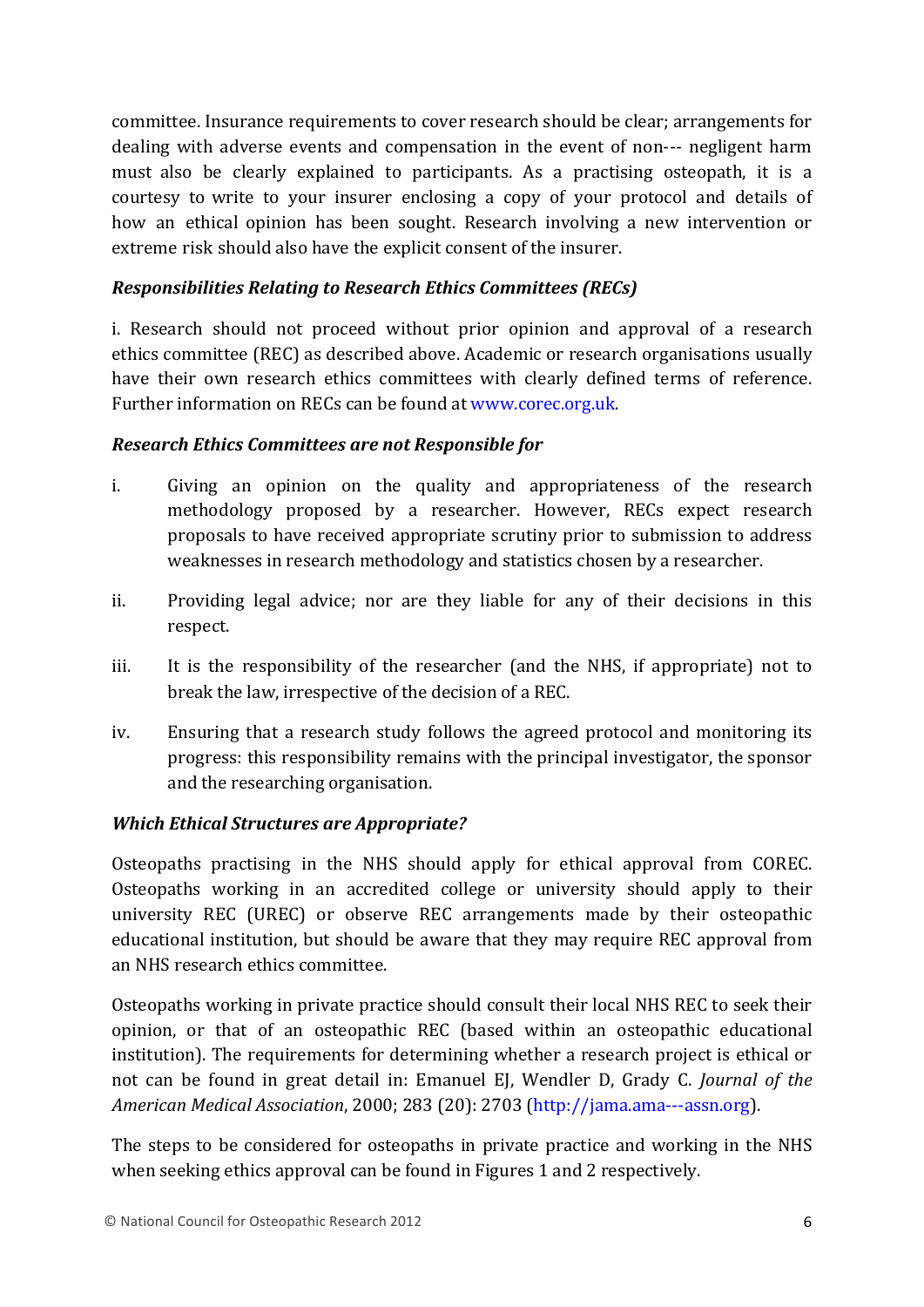#### *Ethics Decision Making Tree for Osteopaths in Private Practice.*